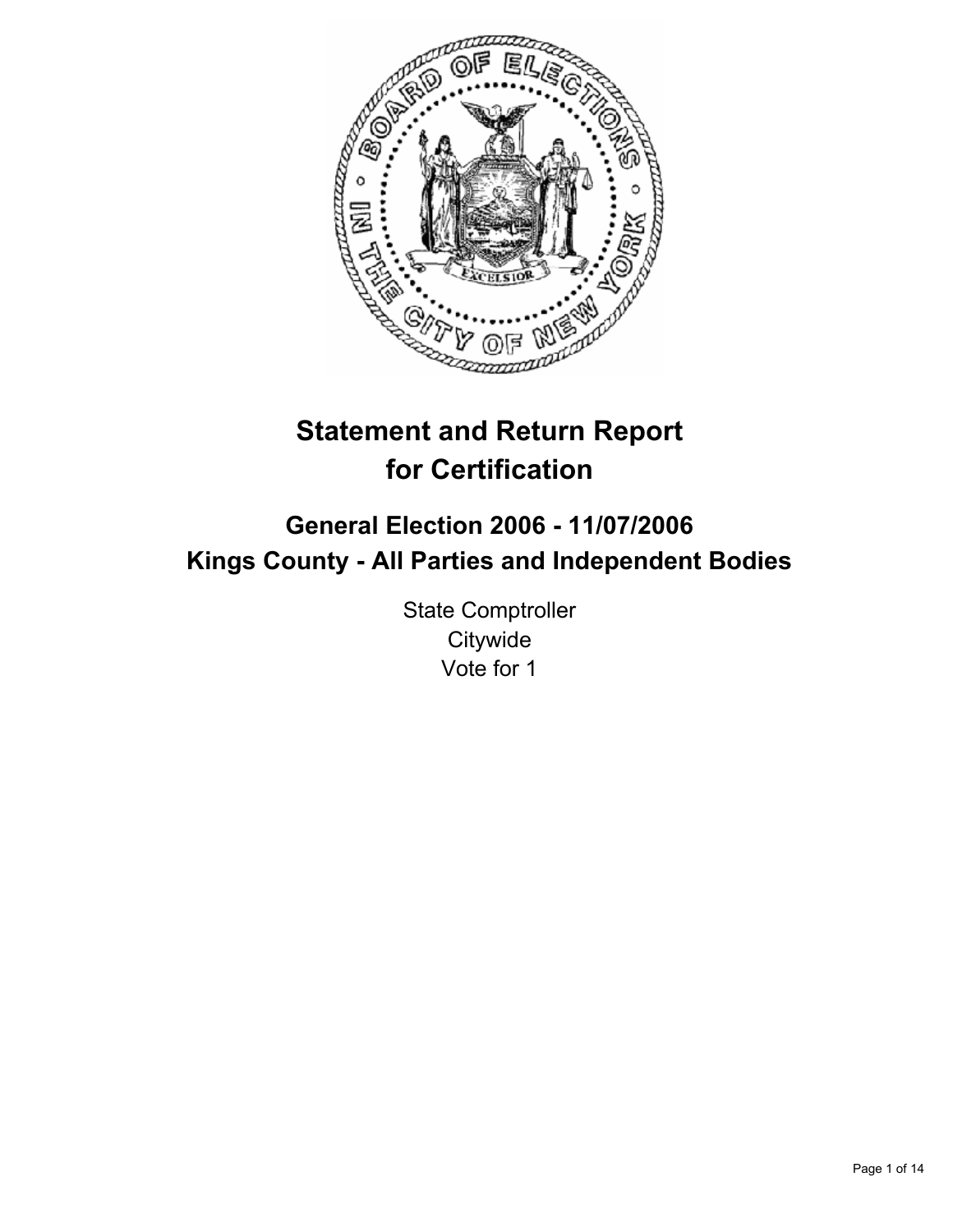

| <b>PUBLIC COUNTER</b>                  | 18,135 |
|----------------------------------------|--------|
| <b>EMERGENCY</b>                       | 32     |
| ABSENTEE/MILITARY                      | 146    |
| <b>AFFIDAVIT</b>                       | 320    |
| <b>Total Ballots</b>                   | 18,667 |
| J CHRISTOPHER CALLAGHAN (REPUBLICAN)   | 626    |
| ALAN G HEVESI (DEMOCRATIC)             | 12,200 |
| ALAN G HEVESI (INDEPENDENCE)           | 320    |
| J CHRISTOPHER CALLAGHAN (CONSERVATIVE) | 205    |
| ALAN G HEVESI (WORKING FAMILIES)       | 691    |
| <b>JULIA WILLEBRAND (GREEN)</b>        | 93     |
| JOHN J CAIN (LIBERTARIAN)              | 55     |
| WILLIE COTTON (SOCIALIST WORKERS)      | 73     |
| CHARLES BARRON (WRITE-IN)              |        |
| OLUFEMI ADAMS (WRITE-IN)               |        |
| WILLIAM THOMPSON (WRITE-IN)            |        |
| <b>Total Votes</b>                     | 14,266 |
| Unrecorded                             | 4.401  |

| <b>PUBLIC COUNTER</b>                  | 20,300 |
|----------------------------------------|--------|
| <b>EMERGENCY</b>                       | 193    |
| ABSENTEE/MILITARY                      | 366    |
| <b>AFFIDAVIT</b>                       | 235    |
| <b>Total Ballots</b>                   | 21,172 |
| J CHRISTOPHER CALLAGHAN (REPUBLICAN)   | 2,712  |
| ALAN G HEVESI (DEMOCRATIC)             | 13,255 |
| ALAN G HEVESI (INDEPENDENCE)           | 430    |
| J CHRISTOPHER CALLAGHAN (CONSERVATIVE) | 456    |
| ALAN G HEVESI (WORKING FAMILIES)       | 673    |
| <b>JULIA WILLEBRAND (GREEN)</b>        | 205    |
| JOHN J CAIN (LIBERTARIAN)              | 80     |
| WILLIE COTTON (SOCIALIST WORKERS)      | 53     |
| ALTON MADDOL (WRITE-IN)                |        |
| BENJAMIN BRANDLER (WRITE-IN)           |        |
| PAUL DANN (WRITE-IN)                   | 1      |
| <b>Total Votes</b>                     | 17,867 |
| Unrecorded                             | 3,305  |
|                                        |        |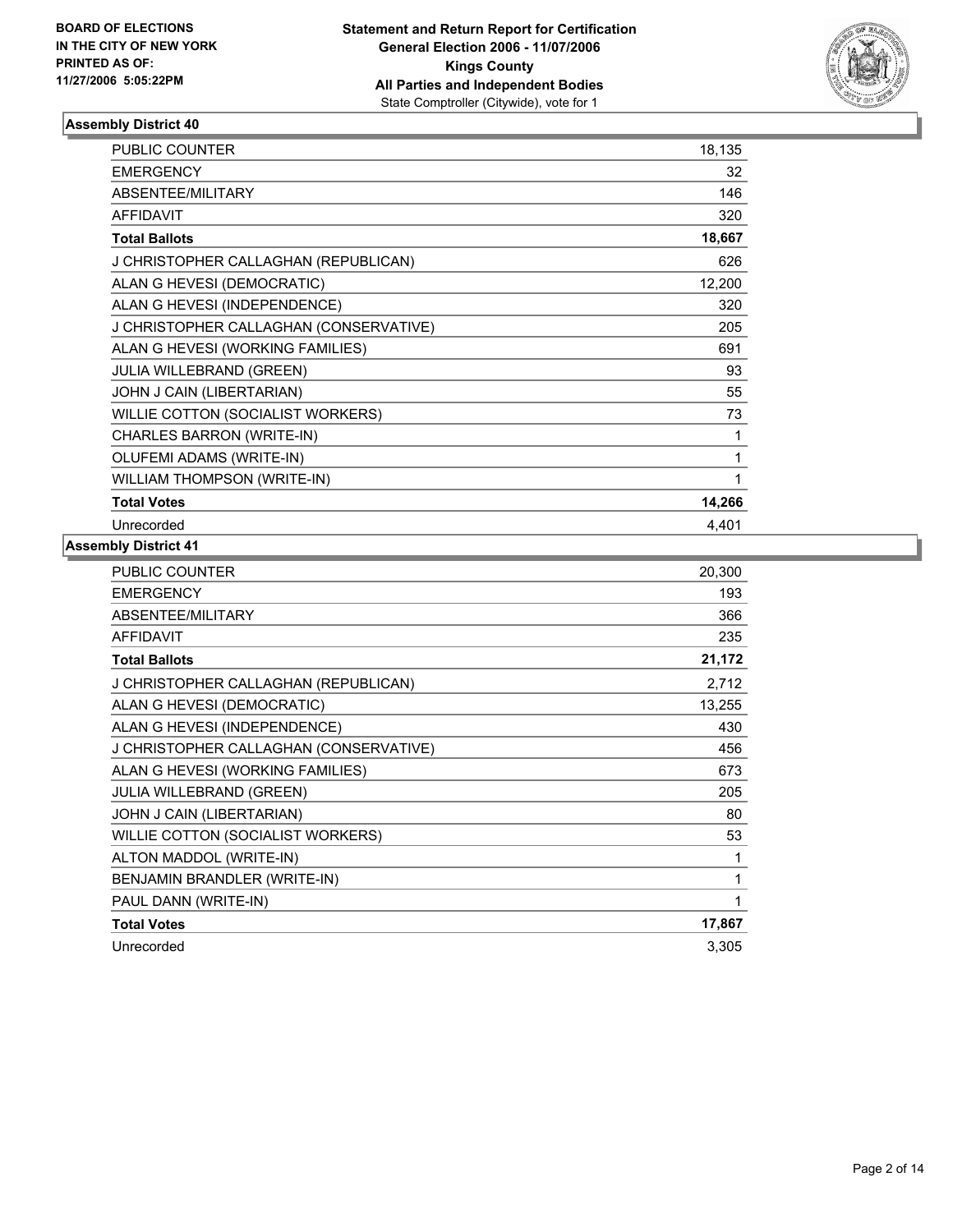

| PUBLIC COUNTER                         | 15,674 |
|----------------------------------------|--------|
| <b>EMERGENCY</b>                       | 254    |
| ABSENTEE/MILITARY                      | 239    |
| <b>AFFIDAVIT</b>                       | 299    |
| <b>Total Ballots</b>                   | 16,528 |
| J CHRISTOPHER CALLAGHAN (REPUBLICAN)   | 959    |
| ALAN G HEVESI (DEMOCRATIC)             | 10,894 |
| ALAN G HEVESI (INDEPENDENCE)           | 334    |
| J CHRISTOPHER CALLAGHAN (CONSERVATIVE) | 201    |
| ALAN G HEVESI (WORKING FAMILIES)       | 877    |
| <b>JULIA WILLEBRAND (GREEN)</b>        | 208    |
| JOHN J CAIN (LIBERTARIAN)              | 54     |
| WILLIE COTTON (SOCIALIST WORKERS)      | 61     |
| NANNCY KALEDA (WRITE-IN)               |        |
| <b>Total Votes</b>                     | 13,589 |
| Unrecorded                             | 2.939  |

| <b>PUBLIC COUNTER</b>                  | 18,188 |
|----------------------------------------|--------|
| <b>EMERGENCY</b>                       | 40     |
| ABSENTEE/MILITARY                      | 330    |
| <b>AFFIDAVIT</b>                       | 294    |
| <b>Total Ballots</b>                   | 18,897 |
| J CHRISTOPHER CALLAGHAN (REPUBLICAN)   | 891    |
| ALAN G HEVESI (DEMOCRATIC)             | 12,677 |
| ALAN G HEVESI (INDEPENDENCE)           | 337    |
| J CHRISTOPHER CALLAGHAN (CONSERVATIVE) | 240    |
| ALAN G HEVESI (WORKING FAMILIES)       | 964    |
| JULIA WILLEBRAND (GREEN)               | 226    |
| JOHN J CAIN (LIBERTARIAN)              | 57     |
| WILLIE COTTON (SOCIALIST WORKERS)      | 70     |
| <b>Total Votes</b>                     | 15,462 |
| Unrecorded                             | 3,435  |
|                                        |        |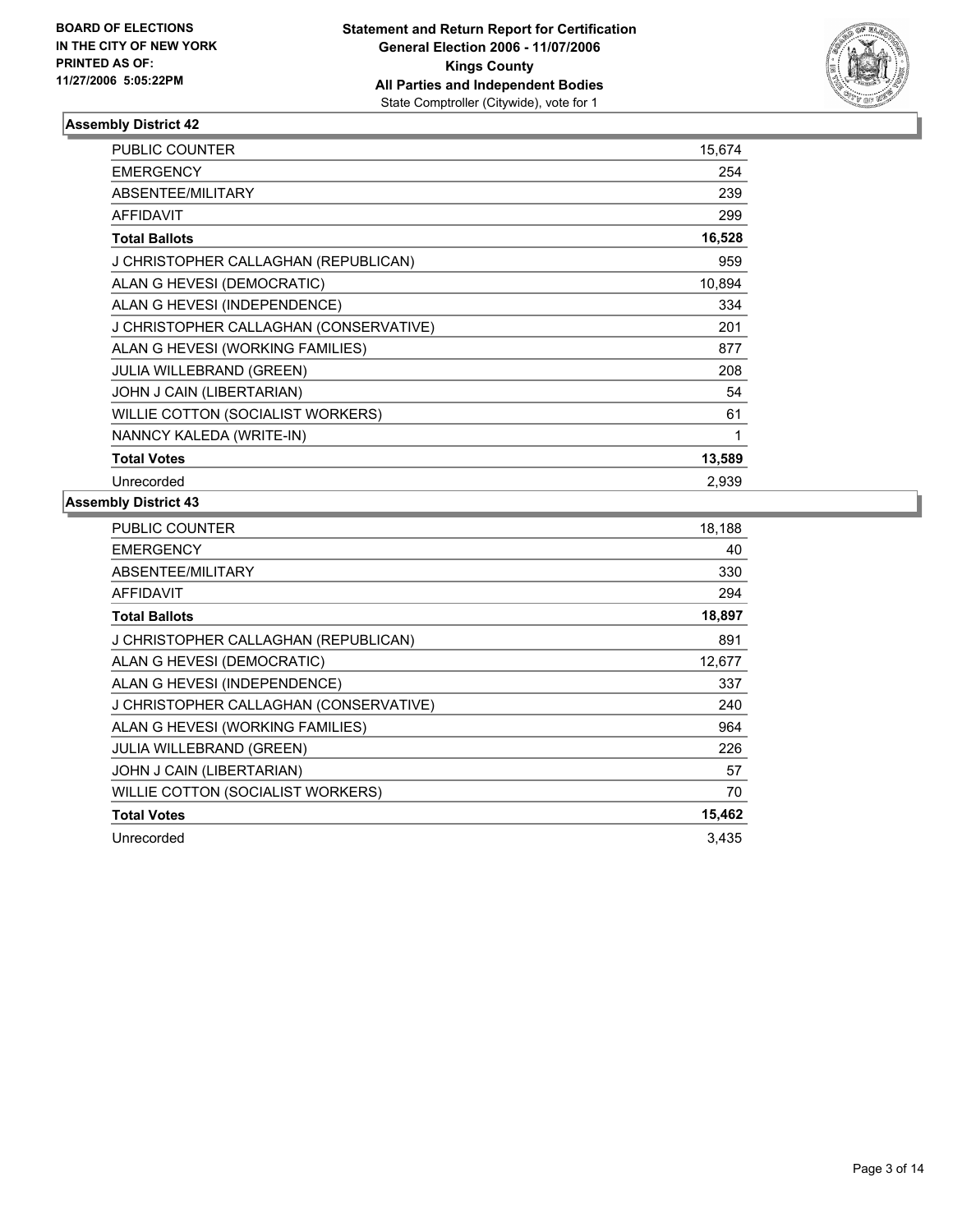

| PUBLIC COUNTER                         | 21,218 |
|----------------------------------------|--------|
| <b>EMERGENCY</b>                       | 101    |
| ABSENTEE/MILITARY                      | 451    |
| <b>AFFIDAVIT</b>                       | 517    |
| <b>Total Ballots</b>                   | 22,430 |
| J CHRISTOPHER CALLAGHAN (REPUBLICAN)   | 2.960  |
| ALAN G HEVESI (DEMOCRATIC)             | 10,852 |
| ALAN G HEVESI (INDEPENDENCE)           | 411    |
| J CHRISTOPHER CALLAGHAN (CONSERVATIVE) | 454    |
| ALAN G HEVESI (WORKING FAMILIES)       | 2,826  |
| JULIA WILLEBRAND (GREEN)               | 1,285  |
| JOHN J CAIN (LIBERTARIAN)              | 160    |
| WILLIE COTTON (SOCIALIST WORKERS)      | 128    |
| ADAM GREEN (WRITE-IN)                  | 1      |
| DANIEL MAGRINO (WRITE-IN)              | 1      |
| FRED SMITH (WRITE-IN)                  |        |
| <b>JACKIE GIORGI (WRITE-IN)</b>        | 1      |
| PAUL DANN (WRITE-IN)                   |        |
| PEARL N. GOLDSTEIN (WRITE-IN)          |        |
| ROTTEN FISH (WRITE-IN)                 |        |
| <b>Total Votes</b>                     | 19,083 |
| Unrecorded                             | 3,347  |

| <b>PUBLIC COUNTER</b>                  | 14,026         |
|----------------------------------------|----------------|
| <b>EMERGENCY</b>                       | 97             |
| ABSENTEE/MILITARY                      | 399            |
| <b>AFFIDAVIT</b>                       | 144            |
| <b>Total Ballots</b>                   | 14,752         |
| J CHRISTOPHER CALLAGHAN (REPUBLICAN)   | 3,252          |
| ALAN G HEVESI (DEMOCRATIC)             | 7,668          |
| ALAN G HEVESI (INDEPENDENCE)           | 327            |
| J CHRISTOPHER CALLAGHAN (CONSERVATIVE) | 375            |
| ALAN G HEVESI (WORKING FAMILIES)       | 348            |
| JULIA WILLEBRAND (GREEN)               | 203            |
| JOHN J CAIN (LIBERTARIAN)              | 78             |
| WILLIE COTTON (SOCIALIST WORKERS)      | 35             |
| C. VERNON MASON (WRITE-IN)             | 1              |
| PAUL DANN (WRITE-IN)                   | $\overline{c}$ |
| TINA F. GRAY (WRITE-IN)                | 1              |
| <b>Total Votes</b>                     | 12,290         |
| Unrecorded                             | 2,462          |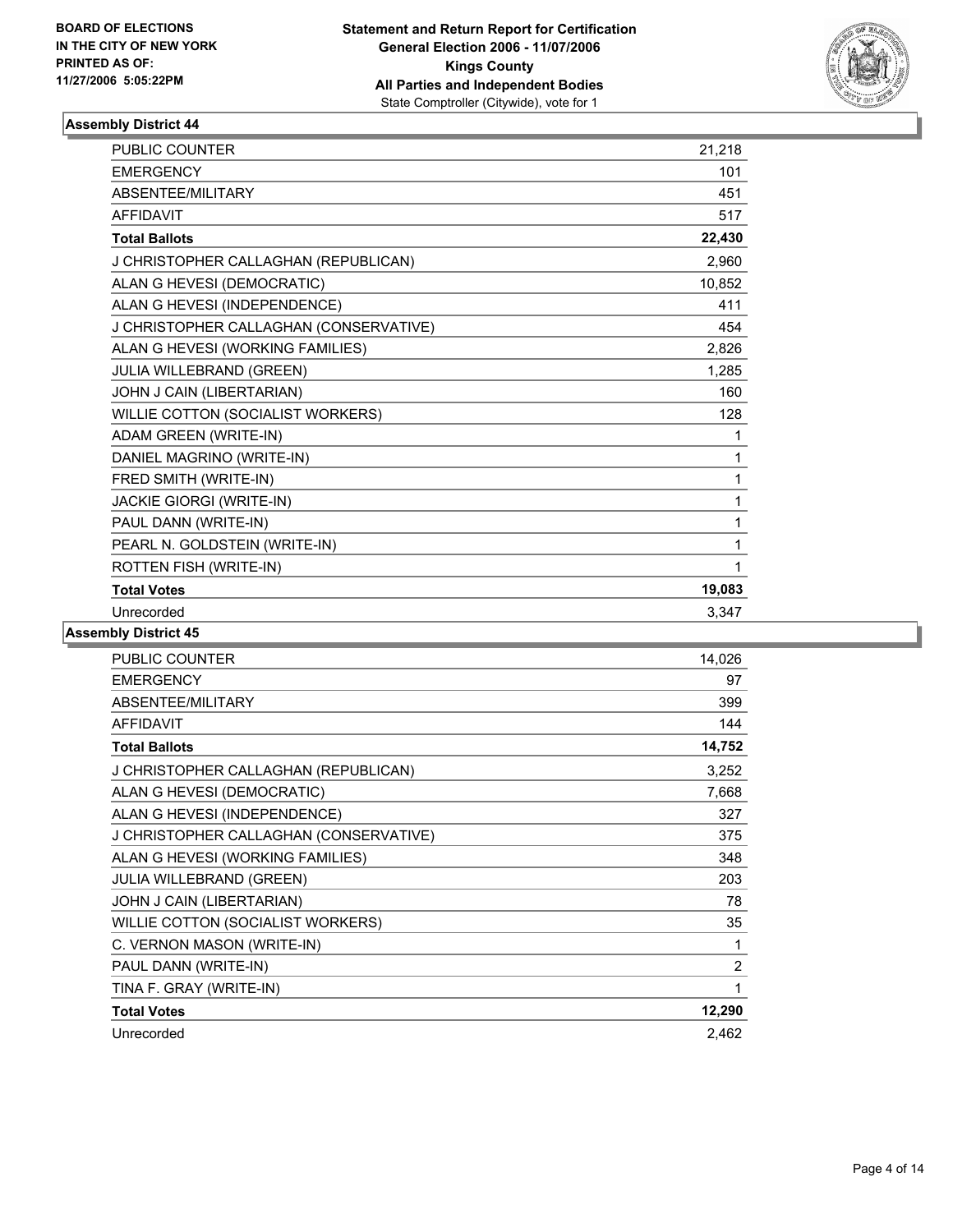

| PUBLIC COUNTER                         | 18,658 |
|----------------------------------------|--------|
| <b>EMERGENCY</b>                       | 0      |
| <b>ABSENTEE/MILITARY</b>               | 527    |
| <b>AFFIDAVIT</b>                       | 291    |
| <b>Total Ballots</b>                   | 19,537 |
| J CHRISTOPHER CALLAGHAN (REPUBLICAN)   | 3,868  |
| ALAN G HEVESI (DEMOCRATIC)             | 9,809  |
| ALAN G HEVESI (INDEPENDENCE)           | 334    |
| J CHRISTOPHER CALLAGHAN (CONSERVATIVE) | 477    |
| ALAN G HEVESI (WORKING FAMILIES)       | 536    |
| <b>JULIA WILLEBRAND (GREEN)</b>        | 285    |
| JOHN J CAIN (LIBERTARIAN)              | 113    |
| WILLIE COTTON (SOCIALIST WORKERS)      | 54     |
| JOAN BRAUNSTEIN (WRITE-IN)             |        |
| SAM BOZIER (WRITE-IN)                  |        |
| <b>Total Votes</b>                     | 15,478 |
| Unrecorded                             | 4,059  |

| PUBLIC COUNTER                         | 12,767 |
|----------------------------------------|--------|
| <b>EMERGENCY</b>                       | 5      |
| ABSENTEE/MILITARY                      | 380    |
| AFFIDAVIT                              | 171    |
| <b>Total Ballots</b>                   | 13,377 |
| J CHRISTOPHER CALLAGHAN (REPUBLICAN)   | 2,925  |
| ALAN G HEVESI (DEMOCRATIC)             | 6,339  |
| ALAN G HEVESI (INDEPENDENCE)           | 210    |
| J CHRISTOPHER CALLAGHAN (CONSERVATIVE) | 278    |
| ALAN G HEVESI (WORKING FAMILIES)       | 298    |
| <b>JULIA WILLEBRAND (GREEN)</b>        | 188    |
| JOHN J CAIN (LIBERTARIAN)              | 72     |
| WILLIE COTTON (SOCIALIST WORKERS)      | 68     |
| ELIZABETH HOLTZMAN (WRITE-IN)          |        |
| <b>Total Votes</b>                     | 10,379 |
| Unrecorded                             | 2,998  |
|                                        |        |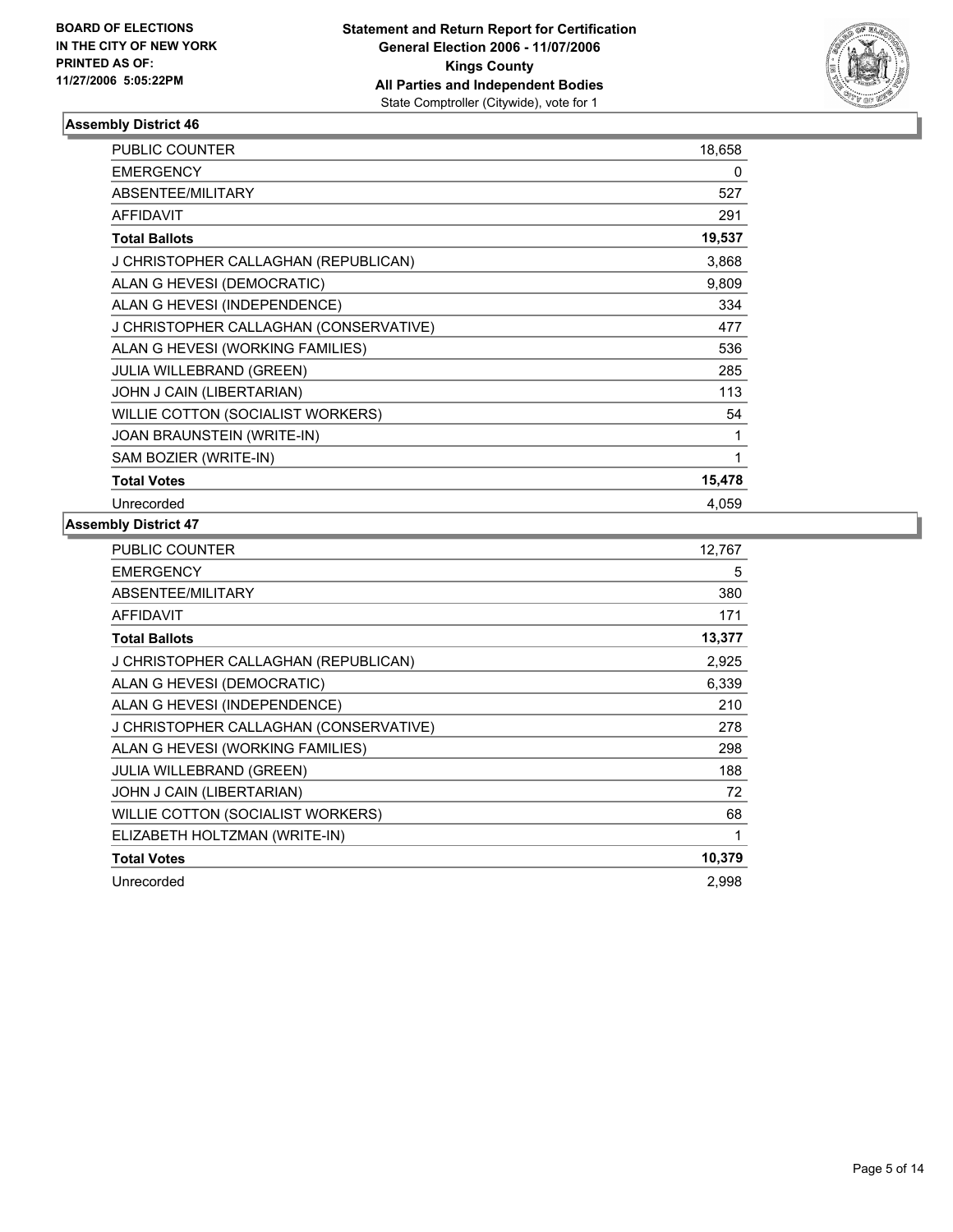

| <b>PUBLIC COUNTER</b>                  | 12,192 |  |
|----------------------------------------|--------|--|
| <b>EMERGENCY</b>                       | 67     |  |
| ABSENTEE/MILITARY                      | 274    |  |
| <b>AFFIDAVIT</b>                       | 108    |  |
| <b>Total Ballots</b>                   | 12,797 |  |
| J CHRISTOPHER CALLAGHAN (REPUBLICAN)   | 3,463  |  |
| ALAN G HEVESI (DEMOCRATIC)             | 5,648  |  |
| ALAN G HEVESI (INDEPENDENCE)           | 329    |  |
| J CHRISTOPHER CALLAGHAN (CONSERVATIVE) | 525    |  |
| ALAN G HEVESI (WORKING FAMILIES)       | 251    |  |
| JULIA WILLEBRAND (GREEN)               | 128    |  |
| JOHN J CAIN (LIBERTARIAN)              | 53     |  |
| WILLIE COTTON (SOCIALIST WORKERS)      | 29     |  |
| ALLEN S. POPPER (WRITE-IN)             |        |  |
| JOSEPH MANCINO (WRITE-IN)              |        |  |
| MICKEY MOUSE (WRITE-IN)                |        |  |
| PAUL DANN (WRITE-IN)                   |        |  |
| <b>Total Votes</b>                     | 10,430 |  |
| Unrecorded                             | 2,367  |  |

| PUBLIC COUNTER                         | 11,511 |
|----------------------------------------|--------|
| <b>EMERGENCY</b>                       | 0      |
| ABSENTEE/MILITARY                      | 267    |
| <b>AFFIDAVIT</b>                       | 136    |
| <b>Total Ballots</b>                   | 11,972 |
| J CHRISTOPHER CALLAGHAN (REPUBLICAN)   | 3,013  |
| ALAN G HEVESI (DEMOCRATIC)             | 5,341  |
| ALAN G HEVESI (INDEPENDENCE)           | 209    |
| J CHRISTOPHER CALLAGHAN (CONSERVATIVE) | 394    |
| ALAN G HEVESI (WORKING FAMILIES)       | 246    |
| <b>JULIA WILLEBRAND (GREEN)</b>        | 140    |
| JOHN J CAIN (LIBERTARIAN)              | 56     |
| WILLIE COTTON (SOCIALIST WORKERS)      | 42     |
| HARRY GRUEN (WRITE-IN)                 | 1      |
| <b>WILLIAM THOMPSON (WRITE-IN)</b>     |        |
| <b>Total Votes</b>                     | 9,443  |
| Unrecorded                             | 2,529  |
|                                        |        |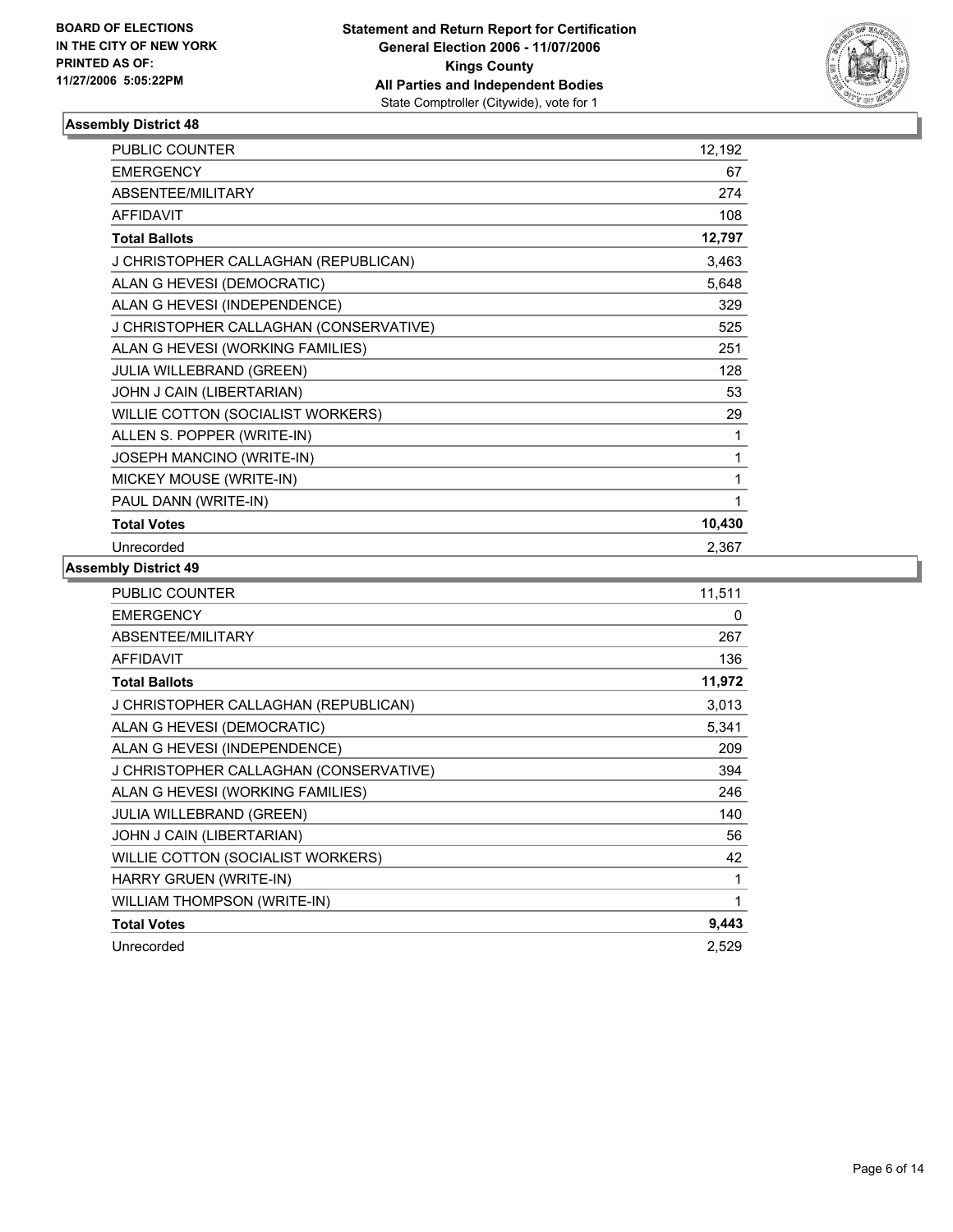

| PUBLIC COUNTER                         | 14,709 |
|----------------------------------------|--------|
| <b>EMERGENCY</b>                       | 317    |
| ABSENTEE/MILITARY                      | 247    |
| <b>AFFIDAVIT</b>                       | 596    |
| <b>Total Ballots</b>                   | 15,928 |
| J CHRISTOPHER CALLAGHAN (REPUBLICAN)   | 1,778  |
| ALAN G HEVESI (DEMOCRATIC)             | 8,137  |
| ALAN G HEVESI (INDEPENDENCE)           | 309    |
| J CHRISTOPHER CALLAGHAN (CONSERVATIVE) | 194    |
| ALAN G HEVESI (WORKING FAMILIES)       | 1,255  |
| <b>JULIA WILLEBRAND (GREEN)</b>        | 1,129  |
| JOHN J CAIN (LIBERTARIAN)              | 137    |
| WILLIE COTTON (SOCIALIST WORKERS)      | 144    |
| ADAM GREEN (WRITE-IN)                  |        |
| <b>Total Votes</b>                     | 13,084 |
| Unrecorded                             | 2.844  |

| <b>PUBLIC COUNTER</b>                  | 10,691         |
|----------------------------------------|----------------|
| <b>EMERGENCY</b>                       | 109            |
| ABSENTEE/MILITARY                      | 143            |
| <b>AFFIDAVIT</b>                       | 248            |
| <b>Total Ballots</b>                   | 11,240         |
| J CHRISTOPHER CALLAGHAN (REPUBLICAN)   | 1,221          |
| ALAN G HEVESI (DEMOCRATIC)             | 5,604          |
| ALAN G HEVESI (INDEPENDENCE)           | 198            |
| J CHRISTOPHER CALLAGHAN (CONSERVATIVE) | 183            |
| ALAN G HEVESI (WORKING FAMILIES)       | 697            |
| <b>JULIA WILLEBRAND (GREEN)</b>        | 354            |
| JOHN J CAIN (LIBERTARIAN)              | 75             |
| WILLIE COTTON (SOCIALIST WORKERS)      | 64             |
| FELIX W. ORTIZ JR (WRITE-IN)           | $\overline{2}$ |
| MICLRY MOUGE (WRITE-IN)                | 1              |
| RYAN BENNT (WRITE-IN)                  |                |
| <b>Total Votes</b>                     | 8,400          |
| Unrecorded                             | 2.840          |
|                                        |                |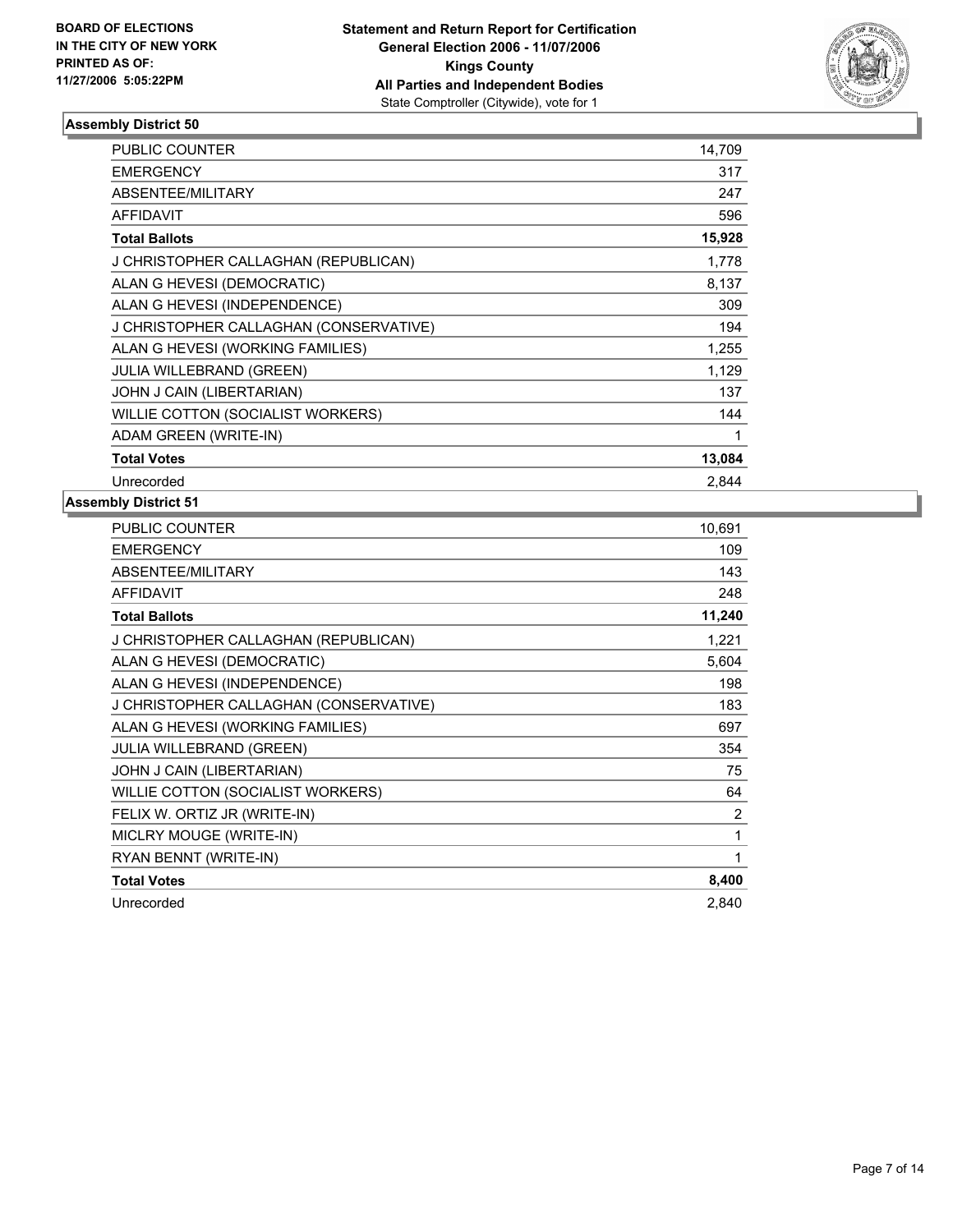

| <b>PUBLIC COUNTER</b>                  | 34,210         |
|----------------------------------------|----------------|
| <b>EMERGENCY</b>                       | 22             |
| ABSENTEE/MILITARY                      | 889            |
| AFFIDAVIT                              | 1,159          |
| <b>Total Ballots</b>                   | 36,684         |
| J CHRISTOPHER CALLAGHAN (REPUBLICAN)   | 3,645          |
| ALAN G HEVESI (DEMOCRATIC)             | 17,588         |
| ALAN G HEVESI (INDEPENDENCE)           | 744            |
| J CHRISTOPHER CALLAGHAN (CONSERVATIVE) | 474            |
| ALAN G HEVESI (WORKING FAMILIES)       | 5,938          |
| <b>JULIA WILLEBRAND (GREEN)</b>        | 3,060          |
| JOHN J CAIN (LIBERTARIAN)              | 431            |
| WILLIE COTTON (SOCIALIST WORKERS)      | 224            |
| ADAM GREEN (WRITE-IN)                  | $\overline{2}$ |
| ALFRED E. NEWMAN (WRITE-IN)            | 1              |
| BRIAN MALAVAHLY (WRITE-IN)             | 1              |
| CARL MCCALL (WRITE-IN)                 | 1              |
| CHRIS SLATTERY (WRITE-IN)              | $\mathbf{1}$   |
| DEREK JETER (WRITE-IN)                 | 1              |
| HELMAN BROOK (WRITE-IN)                | 1              |
| JIM DIMINT (WRITE-IN)                  | 1              |
| JOHN J. FASO (WRITE-IN)                | 1              |
| KIRIK A. PARKS (WRITE-IN)              | 1              |
| LAURA GRITTENS (WRITE-IN)              | 1              |
| LUMY MICHELLE ROLLEY (WRITE-IN)        | 1              |
| MARK GREEN (WRITE-IN)                  | 1              |
| MELISSA GLASS (WRITE-IN)               | 1              |
| MICHELE MCMANUS (WRITE-IN)             | 1              |
| MICKEY MOUSE (WRITE-IN)                | $\mathbf 1$    |
| PETER SLOAN (WRITE-IN)                 | 1              |
| SEAN PATRICK MALONEY (WRITE-IN)        | 1              |
| SHEILA CAHILL (WRITE-IN)               | 1              |
| <b>Total Votes</b>                     | 32,124         |
| Unrecorded                             | 4,560          |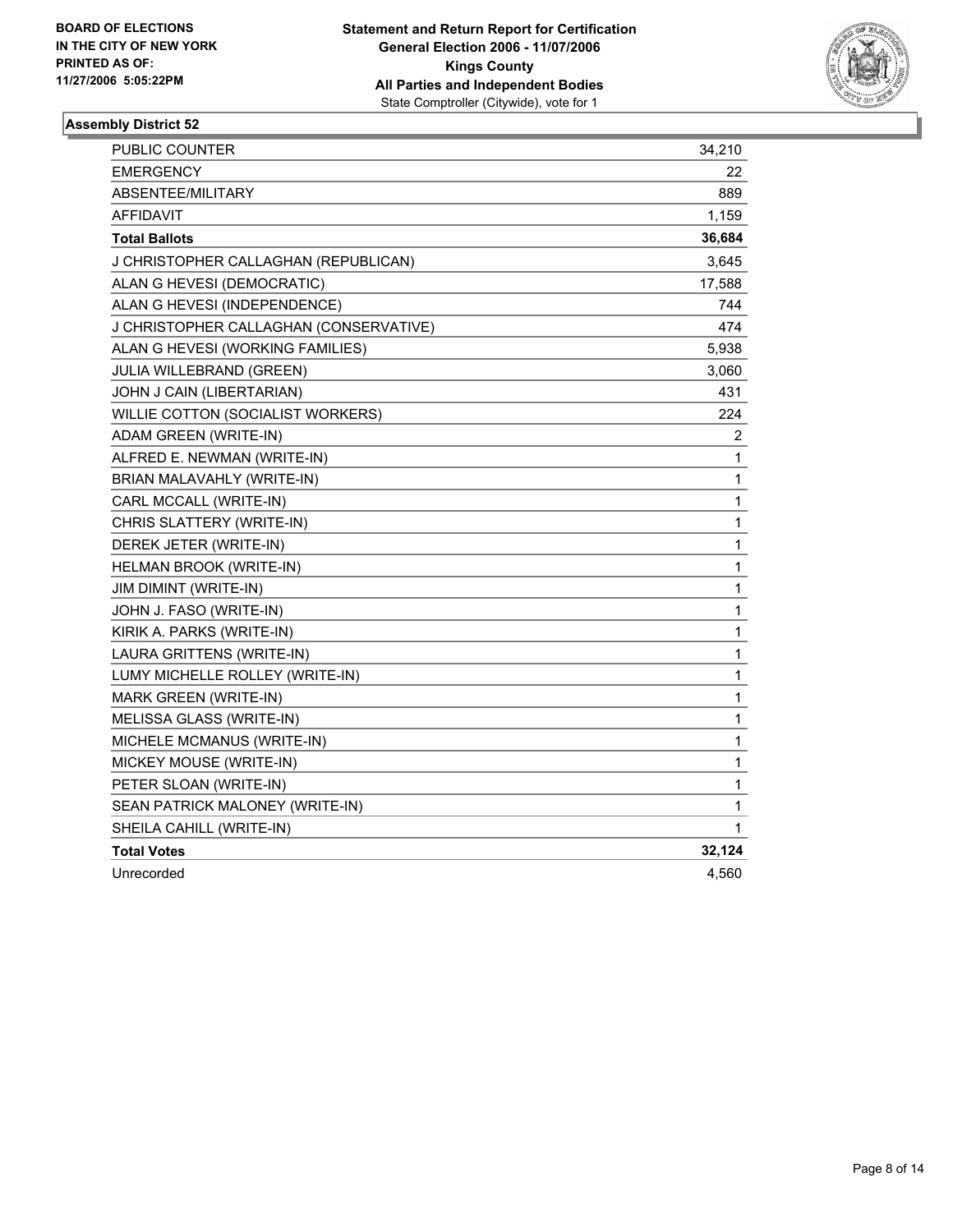

| <b>PUBLIC COUNTER</b>                  | 15,410 |
|----------------------------------------|--------|
| <b>EMERGENCY</b>                       | 68     |
| ABSENTEE/MILITARY                      | 158    |
| <b>AFFIDAVIT</b>                       | 453    |
| <b>Total Ballots</b>                   | 16,123 |
| J CHRISTOPHER CALLAGHAN (REPUBLICAN)   | 848    |
| ALAN G HEVESI (DEMOCRATIC)             | 9,216  |
| ALAN G HEVESI (INDEPENDENCE)           | 255    |
| J CHRISTOPHER CALLAGHAN (CONSERVATIVE) | 152    |
| ALAN G HEVESI (WORKING FAMILIES)       | 726    |
| <b>JULIA WILLEBRAND (GREEN)</b>        | 584    |
| JOHN J CAIN (LIBERTARIAN)              | 97     |
| WILLIE COTTON (SOCIALIST WORKERS)      | 101    |
| <b>Total Votes</b>                     | 11,979 |
| Unrecorded                             | 4.144  |

| <b>PUBLIC COUNTER</b>                  | 11,737 |
|----------------------------------------|--------|
| <b>EMERGENCY</b>                       | 126    |
| ABSENTEE/MILITARY                      | 84     |
| AFFIDAVIT                              | 281    |
| <b>Total Ballots</b>                   | 12,243 |
| J CHRISTOPHER CALLAGHAN (REPUBLICAN)   | 521    |
| ALAN G HEVESI (DEMOCRATIC)             | 7,520  |
| ALAN G HEVESI (INDEPENDENCE)           | 232    |
| J CHRISTOPHER CALLAGHAN (CONSERVATIVE) | 135    |
| ALAN G HEVESI (WORKING FAMILIES)       | 452    |
| <b>JULIA WILLEBRAND (GREEN)</b>        | 103    |
| JOHN J CAIN (LIBERTARIAN)              | 41     |
| WILLIE COTTON (SOCIALIST WORKERS)      | 71     |
| CHARLES BARRON (WRITE-IN)              |        |
| <b>Total Votes</b>                     | 9,076  |
| Unrecorded                             | 3,167  |
|                                        |        |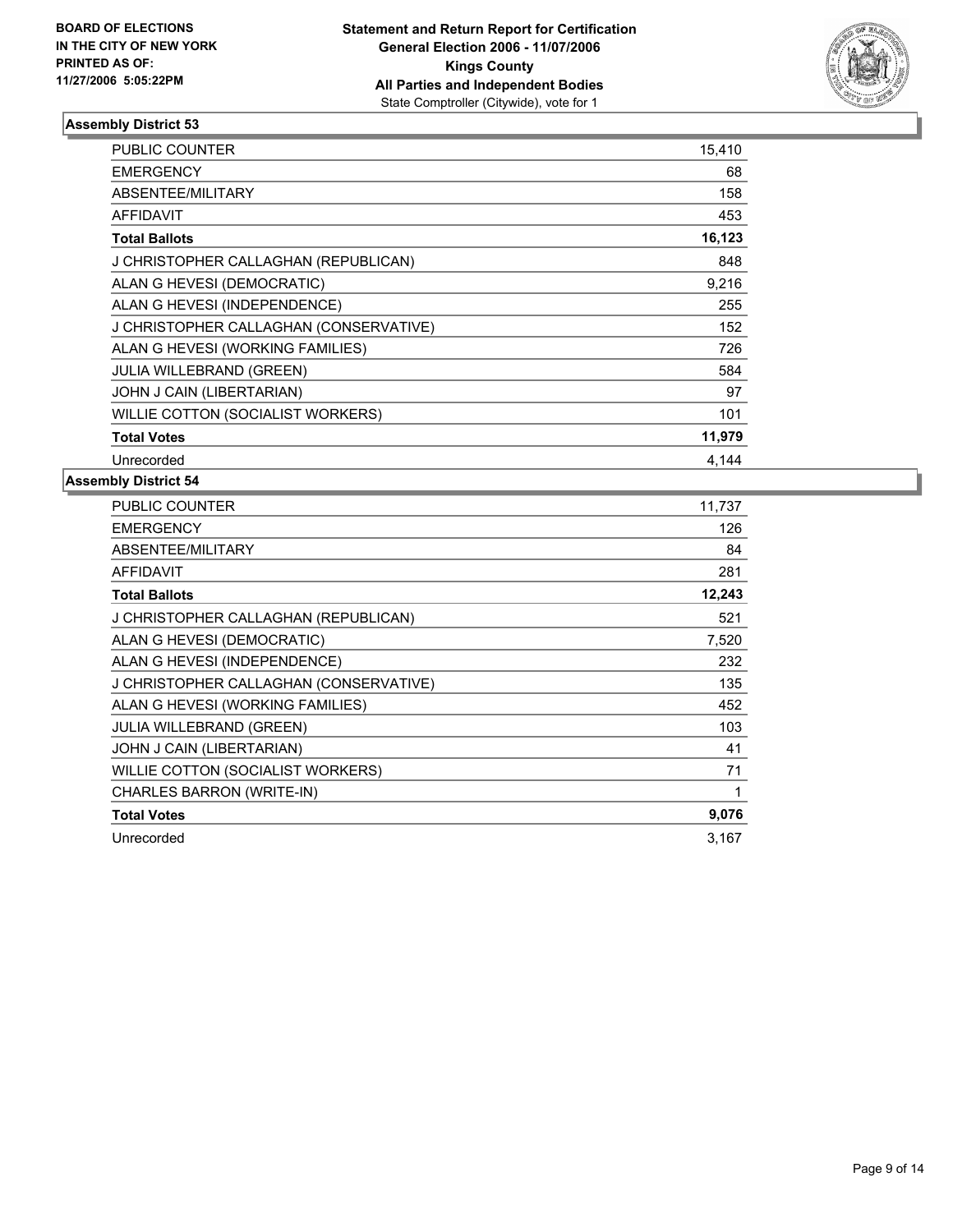

| <b>PUBLIC COUNTER</b>                  | 14,766 |
|----------------------------------------|--------|
| <b>EMERGENCY</b>                       | 20     |
| ABSENTEE/MILITARY                      | 152    |
| <b>AFFIDAVIT</b>                       | 286    |
| <b>Total Ballots</b>                   | 15,237 |
| J CHRISTOPHER CALLAGHAN (REPUBLICAN)   | 402    |
| ALAN G HEVESI (DEMOCRATIC)             | 9,851  |
| ALAN G HEVESI (INDEPENDENCE)           | 394    |
| J CHRISTOPHER CALLAGHAN (CONSERVATIVE) | 184    |
| ALAN G HEVESI (WORKING FAMILIES)       | 625    |
| <b>JULIA WILLEBRAND (GREEN)</b>        | 93     |
| JOHN J CAIN (LIBERTARIAN)              | 50     |
| WILLIE COTTON (SOCIALIST WORKERS)      | 66     |
| CHARLES BARRON (WRITE-IN)              |        |
| <b>Total Votes</b>                     | 11,666 |
| Unrecorded                             | 3.571  |

| <b>PUBLIC COUNTER</b>                  | 16,670 |
|----------------------------------------|--------|
| <b>EMERGENCY</b>                       | 121    |
| ABSENTEE/MILITARY                      | 217    |
| <b>AFFIDAVIT</b>                       | 436    |
| <b>Total Ballots</b>                   | 17,456 |
| J CHRISTOPHER CALLAGHAN (REPUBLICAN)   | 467    |
| ALAN G HEVESI (DEMOCRATIC)             | 11,367 |
| ALAN G HEVESI (INDEPENDENCE)           | 387    |
| J CHRISTOPHER CALLAGHAN (CONSERVATIVE) | 167    |
| ALAN G HEVESI (WORKING FAMILIES)       | 800    |
| <b>JULIA WILLEBRAND (GREEN)</b>        | 221    |
| JOHN J CAIN (LIBERTARIAN)              | 71     |
| WILLIE COTTON (SOCIALIST WORKERS)      | 124    |
| DION BACCUS (WRITE-IN)                 |        |
| MAMIA ABUI JARH (WRITE-IN)             |        |
| TAMIKA JOYCEE SHELL (WRITE-IN)         |        |
| <b>Total Votes</b>                     | 13,607 |
| Unrecorded                             | 3.849  |
|                                        |        |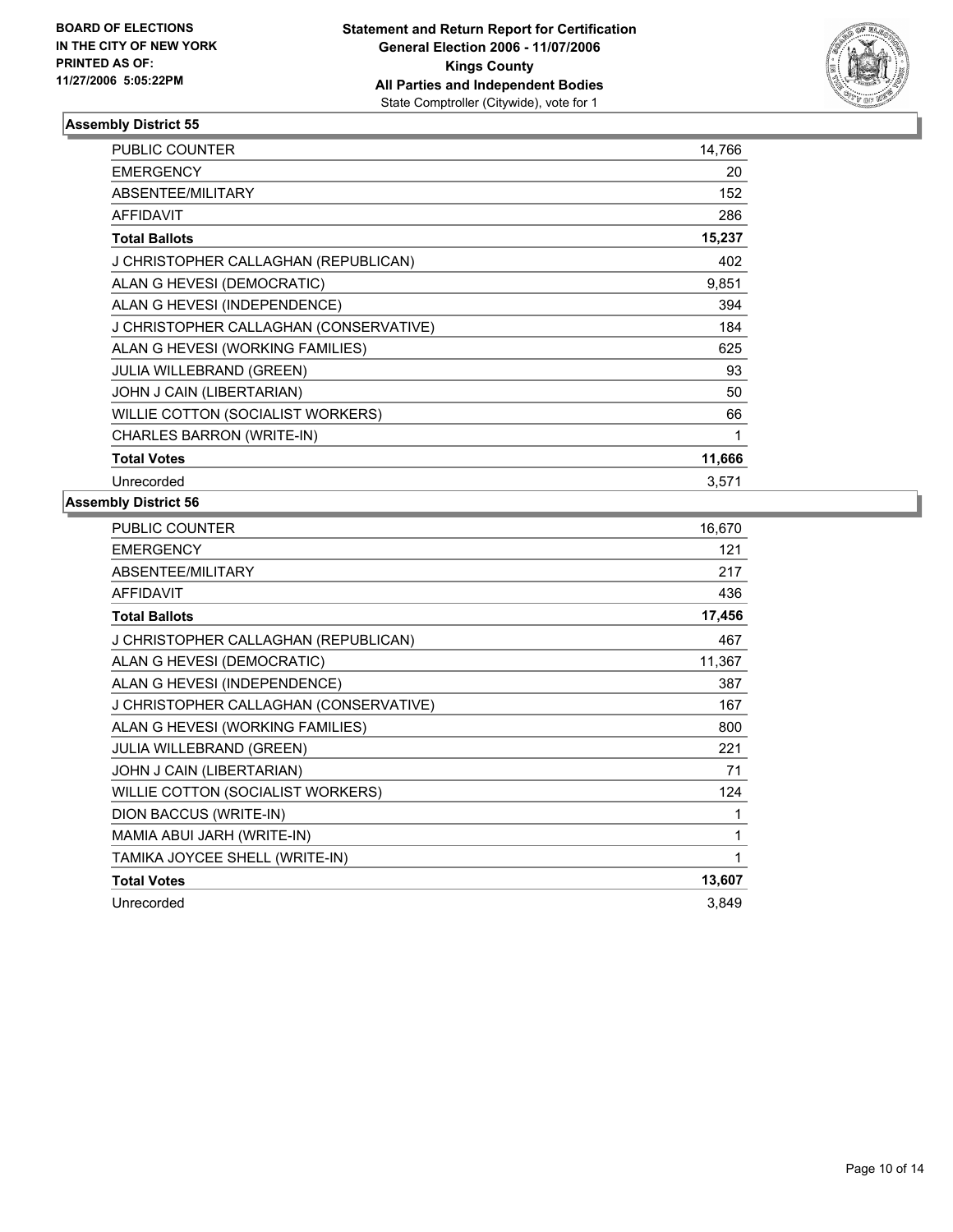

| <b>PUBLIC COUNTER</b>                  | 23,380 |
|----------------------------------------|--------|
| <b>EMERGENCY</b>                       | 67     |
| ABSENTEE/MILITARY                      | 401    |
| <b>AFFIDAVIT</b>                       | 715    |
| <b>Total Ballots</b>                   | 24,649 |
| J CHRISTOPHER CALLAGHAN (REPUBLICAN)   | 864    |
| ALAN G HEVESI (DEMOCRATIC)             | 14,230 |
| ALAN G HEVESI (INDEPENDENCE)           | 581    |
| J CHRISTOPHER CALLAGHAN (CONSERVATIVE) | 223    |
| ALAN G HEVESI (WORKING FAMILIES)       | 2,798  |
| JULIA WILLEBRAND (GREEN)               | 1,216  |
| JOHN J CAIN (LIBERTARIAN)              | 157    |
| WILLIE COTTON (SOCIALIST WORKERS)      | 211    |
| AL SHARPTON (WRITE-IN)                 |        |
| HARRIET TUBMAN (WRITE-IN)              | 1      |
| MARK GREEN (WRITE-IN)                  |        |
| WILLIAM THOMPSON (WRITE-IN)            |        |
| <b>Total Votes</b>                     | 20,284 |
| Unrecorded                             | 4.365  |

| PUBLIC COUNTER                         | 18,903 |
|----------------------------------------|--------|
| <b>EMERGENCY</b>                       | 63     |
| ABSENTEE/MILITARY                      | 326    |
| <b>AFFIDAVIT</b>                       | 293    |
| <b>Total Ballots</b>                   | 19,620 |
| J CHRISTOPHER CALLAGHAN (REPUBLICAN)   | 610    |
| ALAN G HEVESI (DEMOCRATIC)             | 14,182 |
| ALAN G HEVESI (INDEPENDENCE)           | 377    |
| J CHRISTOPHER CALLAGHAN (CONSERVATIVE) | 211    |
| ALAN G HEVESI (WORKING FAMILIES)       | 805    |
| <b>JULIA WILLEBRAND (GREEN)</b>        | 106    |
| JOHN J CAIN (LIBERTARIAN)              | 51     |
| WILLIE COTTON (SOCIALIST WORKERS)      | 46     |
| <b>Total Votes</b>                     | 16,388 |
| Unrecorded                             | 3,232  |
|                                        |        |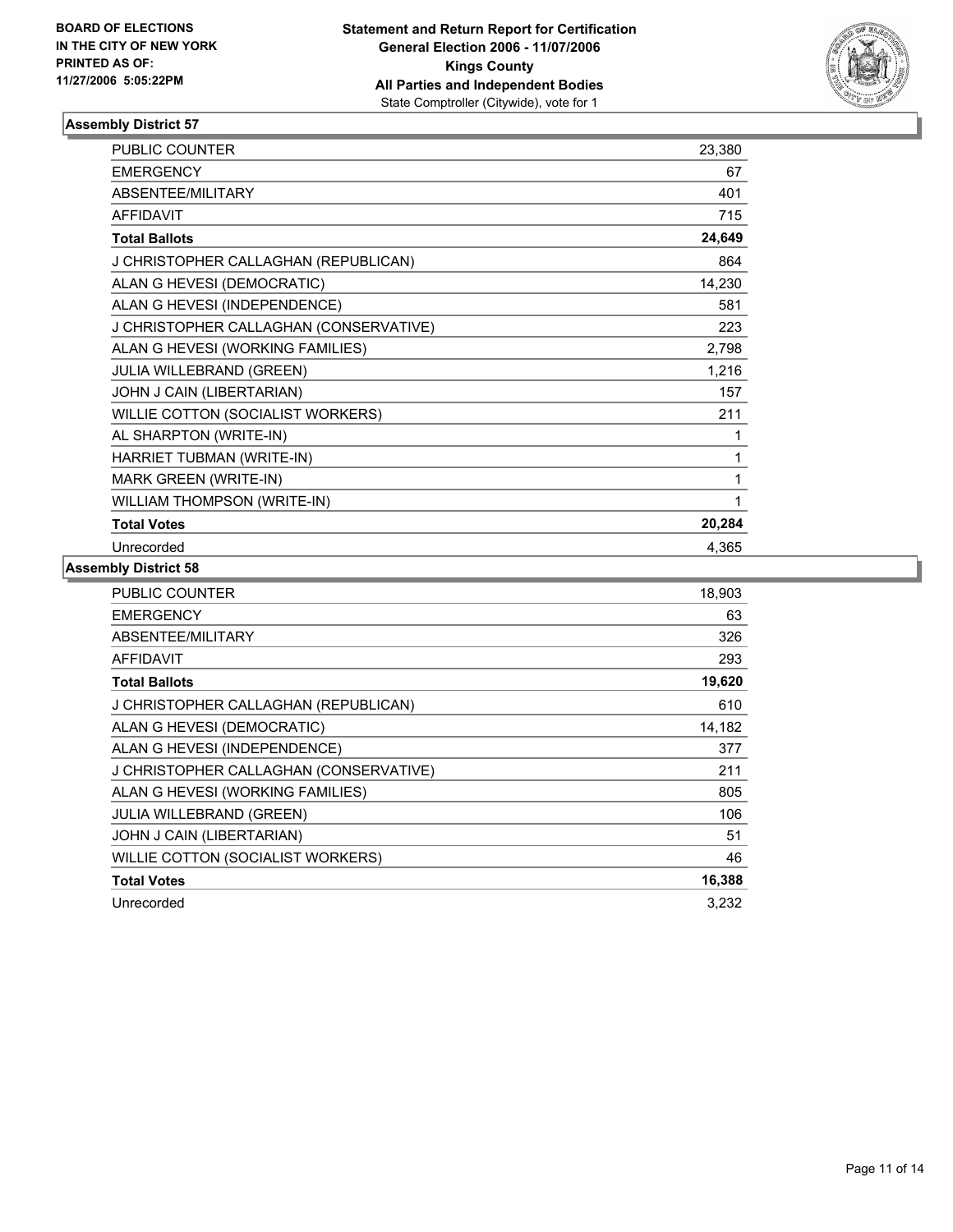

| PUBLIC COUNTER                         | 19,385 |  |
|----------------------------------------|--------|--|
| <b>EMERGENCY</b>                       | 63     |  |
| <b>ABSENTEE/MILITARY</b>               | 286    |  |
| <b>AFFIDAVIT</b>                       | 307    |  |
| <b>Total Ballots</b>                   | 20,098 |  |
| J CHRISTOPHER CALLAGHAN (REPUBLICAN)   | 3,254  |  |
| ALAN G HEVESI (DEMOCRATIC)             | 12,084 |  |
| ALAN G HEVESI (INDEPENDENCE)           | 351    |  |
| J CHRISTOPHER CALLAGHAN (CONSERVATIVE) | 581    |  |
| ALAN G HEVESI (WORKING FAMILIES)       | 590    |  |
| JULIA WILLEBRAND (GREEN)               | 186    |  |
| JOHN J CAIN (LIBERTARIAN)              | 90     |  |
| WILLIE COTTON (SOCIALIST WORKERS)      | 41     |  |
| S MILSTEIN (WRITE-IN)                  |        |  |
| <b>Total Votes</b>                     | 17,178 |  |
| Unrecorded                             | 2,920  |  |

| PUBLIC COUNTER                         | 8,673 |
|----------------------------------------|-------|
| <b>EMERGENCY</b>                       | 34    |
| ABSENTEE/MILITARY                      | 214   |
| <b>AFFIDAVIT</b>                       | 149   |
| <b>Total Ballots</b>                   | 9,105 |
| J CHRISTOPHER CALLAGHAN (REPUBLICAN)   | 2,445 |
| ALAN G HEVESI (DEMOCRATIC)             | 3,867 |
| ALAN G HEVESI (INDEPENDENCE)           | 189   |
| J CHRISTOPHER CALLAGHAN (CONSERVATIVE) | 587   |
| ALAN G HEVESI (WORKING FAMILIES)       | 261   |
| <b>JULIA WILLEBRAND (GREEN)</b>        | 258   |
| JOHN J CAIN (LIBERTARIAN)              | 89    |
| WILLIE COTTON (SOCIALIST WORKERS)      | 31    |
| JOHN CROTTY (WRITE-IN)                 |       |
| STEPHEN MYERS (WRITE-IN)               | 1     |
| <b>Total Votes</b>                     | 7,729 |
| Unrecorded                             | 1.376 |
|                                        |       |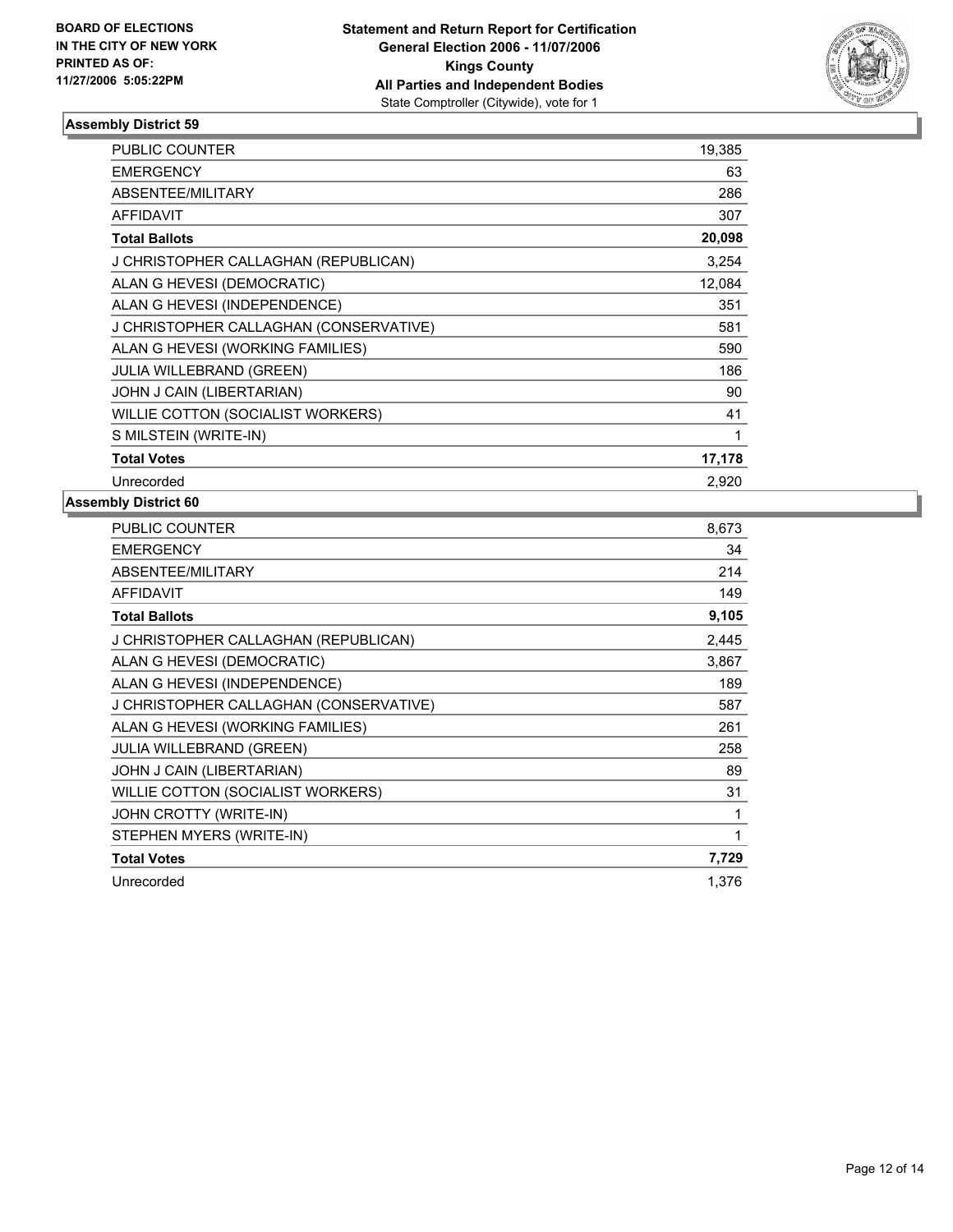

**Total for State Comptroller (Citywide) - Kings County**

| PUBLIC COUNTER                         | 351,203                 |
|----------------------------------------|-------------------------|
| <b>EMERGENCY</b>                       | 1,799                   |
| ABSENTEE/MILITARY                      | 6,496                   |
| <b>AFFIDAVIT</b>                       | 7,438                   |
| <b>Total Ballots</b>                   | 368,512                 |
| J CHRISTOPHER CALLAGHAN (REPUBLICAN)   | 40,724                  |
| ALAN G HEVESI (DEMOCRATIC)             | 208,329                 |
| ALAN G HEVESI (INDEPENDENCE)           | 7,258                   |
| J CHRISTOPHER CALLAGHAN (CONSERVATIVE) | 6,696                   |
| ALAN G HEVESI (WORKING FAMILIES)       | 22,657                  |
| <b>JULIA WILLEBRAND (GREEN)</b>        | 10,271                  |
| JOHN J CAIN (LIBERTARIAN)              | 2,067                   |
| WILLIE COTTON (SOCIALIST WORKERS)      | 1,736                   |
| ADAM GREEN (WRITE-IN)                  | 4                       |
| AL SHARPTON (WRITE-IN)                 | 1                       |
| ALFRED E. NEWMAN (WRITE-IN)            | 1                       |
| ALLEN S. POPPER (WRITE-IN)             | 1                       |
| ALTON MADDOL (WRITE-IN)                | 1                       |
| BENJAMIN BRANDLER (WRITE-IN)           | 1                       |
| BRIAN MALAVAHLY (WRITE-IN)             | 1                       |
| C. VERNON MASON (WRITE-IN)             | 1                       |
| CARL MCCALL (WRITE-IN)                 | $\mathbf{1}$            |
| CHARLES BARRON (WRITE-IN)              | 3                       |
| CHRIS SLATTERY (WRITE-IN)              | 1                       |
| DANIEL MAGRINO (WRITE-IN)              | 1                       |
| DEREK JETER (WRITE-IN)                 | 1                       |
| DION BACCUS (WRITE-IN)                 | 1                       |
| ELIZABETH HOLTZMAN (WRITE-IN)          | $\mathbf{1}$            |
| FELIX W. ORTIZ JR (WRITE-IN)           | $\overline{\mathbf{c}}$ |
| FRED SMITH (WRITE-IN)                  | 1                       |
| HARRIET TUBMAN (WRITE-IN)              | 1                       |
| HARRY GRUEN (WRITE-IN)                 | 1                       |
| <b>HELMAN BROOK (WRITE-IN)</b>         | 1                       |
| <b>JACKIE GIORGI (WRITE-IN)</b>        | 1                       |
| JIM DIMINT (WRITE-IN)                  | 1                       |
| JOAN BRAUNSTEIN (WRITE-IN)             | 1                       |
| JOHN CROTTY (WRITE-IN)                 | 1                       |
| JOHN J. FASO (WRITE-IN)                | 1                       |
| JOSEPH MANCINO (WRITE-IN)              | 1                       |
| KIRIK A. PARKS (WRITE-IN)              | 1                       |
| LAURA GRITTENS (WRITE-IN)              | 1                       |
| LUMY MICHELLE ROLLEY (WRITE-IN)        | 1                       |
| MAMIA ABUI JARH (WRITE-IN)             | 1                       |
| MARK GREEN (WRITE-IN)                  | $\overline{\mathbf{c}}$ |
| MELISSA GLASS (WRITE-IN)               | 1                       |
| MICHELE MCMANUS (WRITE-IN)             | 1                       |